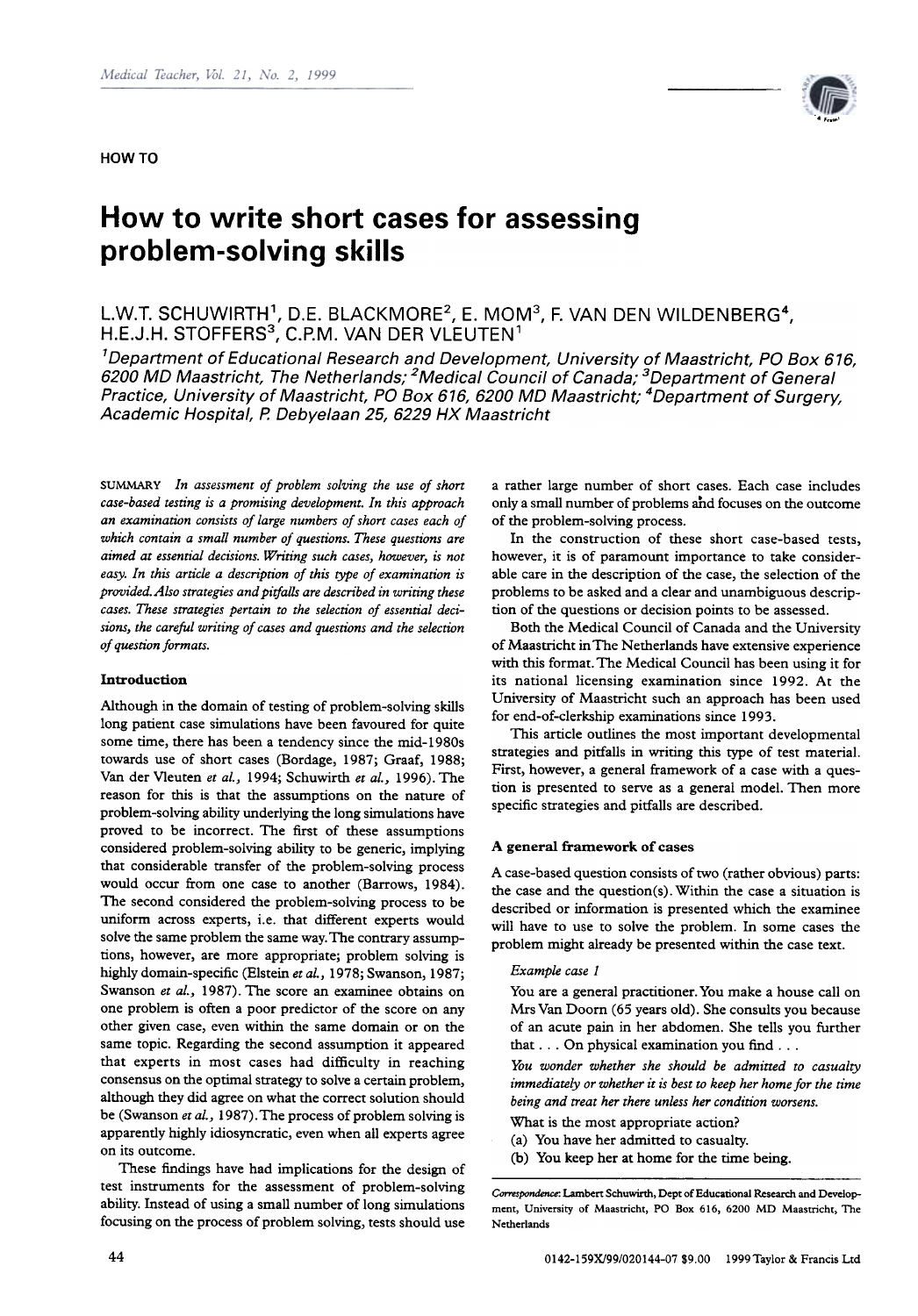In other cases it might be easier to present the problem in the form of the following question:

You are a general practitioner. You make a house call on Mrs Van Doorn (65 years old). She consults you because of an acute pain in her abdomen, She tells you further that ... On physical examination you find ...

#### What is the most probable diagnosis?

Thus the information in the case is of vital importance. It should contain sufficient information to enable the examinee to make the decisions that are required in the questions, but at the same time should not contain too much irrelevant information to divert the student. Different types of information are included within the case. A patient case, for example, contains both clinical and contextual information. The clinical information reports aspects such as signs, symptoms and findings, but also negative or normal signs, symptoms and findings (i.e. non-abnormal signs). The contextual information reports on aspects that are not the result of the patient's illness but which do have an influence on the decision an examinee has to take. This information consists of aspects such as physical surroundings, gender, age, family circumstances, non-verbal information.

Authenticity of a case is vital and highly dependent on an adequate report of the information. Thus, verbal information is presented 'raw' without any 'chunking' ('respiratory rate of 30/minute' instead of 'tachypnea'); relevant visual and auditory information should be presented directly (e.g. by using multimedia), instead of a textual description.

The above problems are examples oriented to assessing essential decisions. Diagnosis and treatment, however, may not always be the essential problem of a case. Other aspects such as processing information (in history taking or physical examination), (efficient) diagnostic management or informing the patient may be more essential to the case.

Authenticity does not only pertain to the case description but also to the questions asked. Options or questions that are out of context of the case are to be avoided whenever possible. The case writer must be aware of the realistic options that exist in the real-life situation. Some examples may clarify this point. When faced with a severe accident producing two casualties with different traumas and only one ambulance, the decision on which patient to send in first has only two options, but is far from trivial. Deciding which lab test should be ordered to confirm possible hyperthyroidism has only a limited number of options in real life. The recognition of a pattern of symptoms as a certain disease or syndrome often has an 'infinite' number of options in reality. These considerations should be taken into account when determining the format for each question.

# Strategies and pitfalls

This section discusses the strategies and pitfalls in three parts: the case description, the selection of problems and the questions.

#### Case description

(I) Use the representation of real patients. Three arguments support this strategy. First, real practice provides a rich source for possible cases and prevents prolonged deliberation on choosing a suitable subject for a case. Second, by randomly selecting patients to form the basis for cases, the test or item bank will cover daily practice more congruendy than constructed cases. It will prevent the author from hobby-horse riding or producing only 'exotic cases'. Third, and most important, constructed cases (out of a textbook) that do not relate to genuine patients are often very artificial. Be aware that it is always advisable to preserve the anonymity of your patients when constructing examination material from real case files.

(2) Ensure that the description of the information is as clear as possible. In order for the student to process the information the case should be unambiguous and written clearly. It should deal with the exact features that are present in real life. Phrases such as 'possible masses on palpation' constitute non-information, because a mass could be either palpated or not. This doubt may exist in real life, but then the physician will at least have the memory of his/her sensations during the examination. An example of such a flawed case is presented below.

## Example case 2

Mrs Whiteless consults you in your practice because of complaints of a vague pain in the lower abdomen. The pain is "somewhere in my abdomen, doctor". It has been present for quite a while now. The pain has a cramping aspect.

During further history she tells you that her periods are regular, but that her last menstruation was one week later than normal.

On physical examination you find a dubious pressure tenderness in the lower abdomen and you feel a possible mass there. During gynaecological examination a drop of blood is seen on the portio.

What is the most likely diagnosis?

The many flaws in this case may be obvious: the age of the patient is not stated, the exact location of the pain is not given and "a dubious pressure tenderness" is vague, etc. Using more words or sentences to make the case clearer may cost a litde extra reading time for the examinee, but will probably decrease total testing time, because the student should be in no doubt about the meaning of the case. An example of a better case presentation might be as follows.

#### Example case 3

You are a general practitioner. Mrs Whiteless (28 years old) consults you in your practice because of complaints of pain in the right part of the lower abdomen. It has been present for about 8 days now. In the beginning she barely felt it, but it has increased in the last four days. The pain comes in cramps, occurring about 5-10 times per day, each attack lasting for about 15-30 minutes. During these cramps she feels the urge to lie down and keep as calm as possible.

She tells you further that her period is regular, but that her last menstruation was one week later than normal. On inspection of the abdomen you see no abnormalities except for an appendectomy scar. The peristalsis is normal. On palpation there is a pressure tenderness in the lower right abdomen and you feel a mass barely touching your fingers so you cannot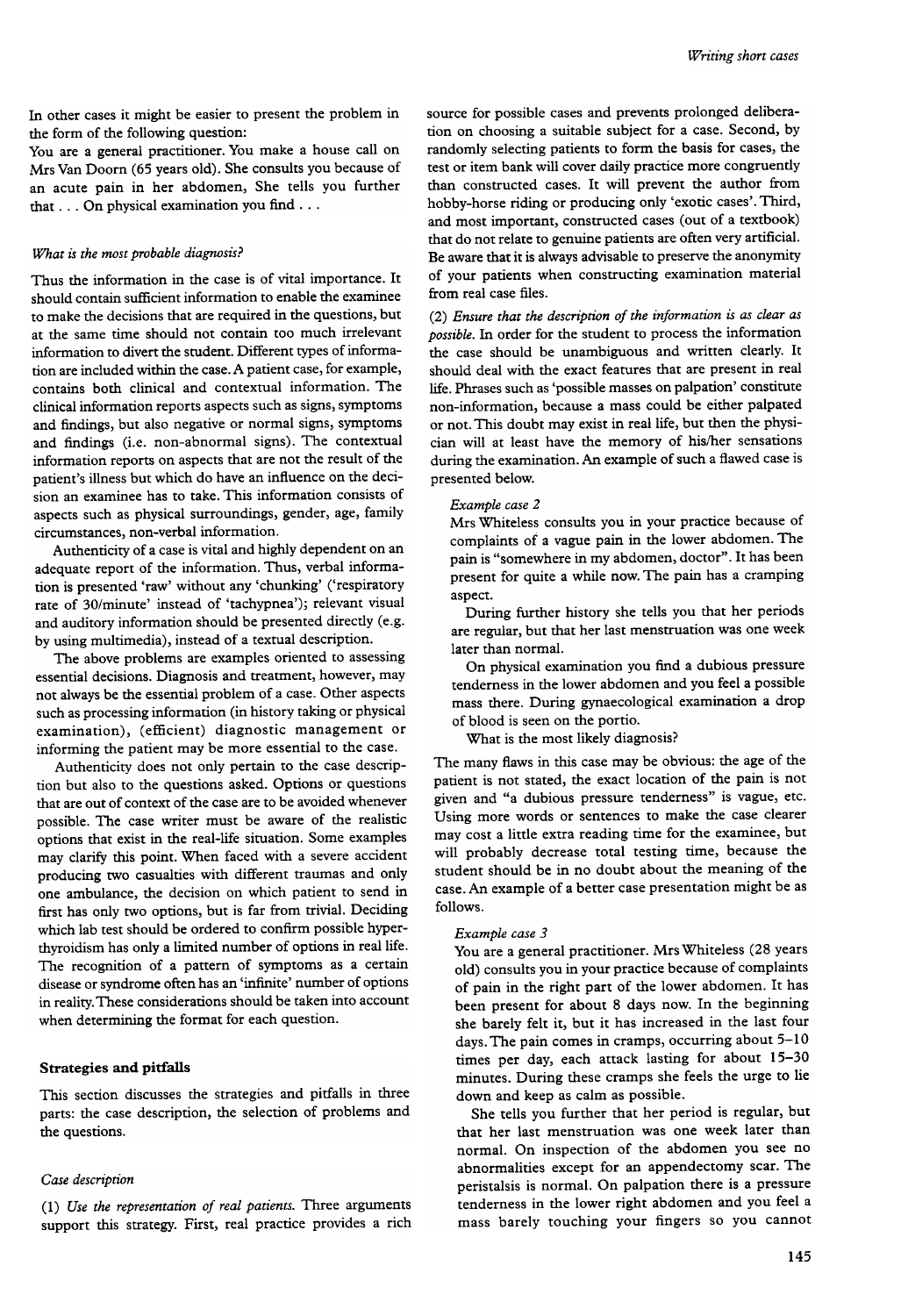determine its size. Percussion is slightly painful, but reveals no abnormal sounds. During gynaecological examination you see a drop of blood on the portio, bimanual palpation is painful at the right side (left side is normal). Further gynaecological examination yields no abnormal findings.

What is the most likely diagnosis?

(3) Provide sufficient realistic clinical information. Not only should all information that is needed be present in the case but its presentation should be explicit: 'normal routine examination' is often inadequate as a description; the actions should usually be mentioned separately. As mentioned earlier, the disadvantage of the extra reading time is outweighed by the time that would be used by the candidate puzzling over what is meant by the description.

(4) Provide sufficient realistic contextual information. To solve a patient case, contextual information is very relevant. Information about previous consultations or the frequency of consultations can be relevant in order for the examinee to corne to a judgement of probabilities on a certain diagnosis. This contextual information may also serve to present non-verbal behaviour, such as 'the way the patient presents his complaint gives you the impression that he exaggerates'. It is advisable to report some contextual information as a standard procedure (e.g. gender, age, frequency of previous visits, profession) .

(5) Provide sufficient negative information. All information that is necessary to answer the question must be in the case. So not only the type of action taken (e.g. liver palpation) and the results (1-2 cm below lower costa, sharp edge), but also the realistic actions not taken or actions that did not show abnormalities should be presented (e.g. 'There is no rebound tenderness'). It is dangerous to assume that every candidate will automatically know whether an action not reported is either not taken or did not yield any abnormal findings.

 $(6)$  Provide information that is not pre-interpreted  $('raw')$ . For efficiency reasons often the information is presented in a pre-interpreted style. This means that some of the interpretation was already done by the case author. In real practice, however, interpretation of findings into larger meaningful 'chunks' is part of the problem-solving process. So instead of reporting a pulse deficit or liver enlargement, it is better to report the pulse rate and the heart rate or the size of the liver to let the examinee draw his/her own conclusions, i.e. to interpret the data for him/herself.

# The problem

(7) Link the problems directly to the case. The case should not be presented as an illustration followed by a question that asks for general knowledge. It is essential that case and questions form an inseparable unit. A minimum criterion can therefore be that a candidate should not be able to answer the question without having read the case. A question with that particular flaw is given below.

## Example case 4

Mrs Smith suffers from attacks of heavy cramping pain in the upper abdomen. When such an attack occurs, she has the urgent need to stand up and walk around. The attacks occur 5-6 times per day and have been present for 4 days now. An attack lasts for about 4 minutes. She has noticed that most of the attacks occurred after she had eaten meals with fatty food. She has taken her temperature, which was 37.3 °C. On physical examination you notice a slight pressure tenderness in the upper right quadrant of the abdomen. Inspection, auscultation and percussion of the abdomen reveal no abnormal findings.

Which of the alternatives is closest to the specificity of an ultrasound scan for detecting gallstones?

- (a) 20%;
- (b) 40%;
- (c) 60%;
- (d) 80%.

The next example appears to solve the problem.

# Example case 5

Mrs Smith suffers from attacks of heavy cramping pain in the upper abdomen. When such an attack occurs, she has the urgent need to stand up and walk around. The attacks occur 5-6 times per day and have been present for 4 days now. An attack lasts for about 4 minutes. She has noticed that most of the attacks occurred after she had eaten meals with fatty food. She has taken her temperature, which was 37.3 °C. On physical examination you notice a slight pressure tenderness in the upper right quadrant of the abdomen. Inspection, auscultation and percussion of the abdomen reveal no abnormal findings.

In this case the positive predictive value of an ultrasound scan for detecting gallstones lies closest to:

- (a) 20%;
- (b) 40%;
- (c) 60%;
- (d) 80%.

Although the question cannot be answered without the case, it is still not aimed at decisions that are essential in practice. In the determination of whether or not to perform an ultrasound scan of the gallbladder, not only the positive predictive value but also the negative predictive value and the costs have to be included in the decision. Therefore, the most realistic way of asking this question is simply to ask whether or not an ultrasound scan of the gallbladder is indicated in this particular case (considering the signs, symptoms, probability of the diagnosis, positive predictive value, negative predictive value, costs, invasiveness, etc). .

(8) Avoid problems or possibilities rhar are nor presenr in real practice. Assessment is of course always an abstraction of real life. This, however, does not necessarily mean that real life is more difficult than an examination. Often possibilities exist in real life that are not present in a test. So, for example, do not focus on aspects that can easily be looked up in real life (such as normal lab values or dosages of drugs). If critical issues of a case are asked, quick referencing does not reveal the answer. In contrast, if the answer can be easily and quickly found in a reference book, the question probably does not relate to a key decision. So allowing the students to use reference books (within the time constraints of the examination) can help you to focus your cases on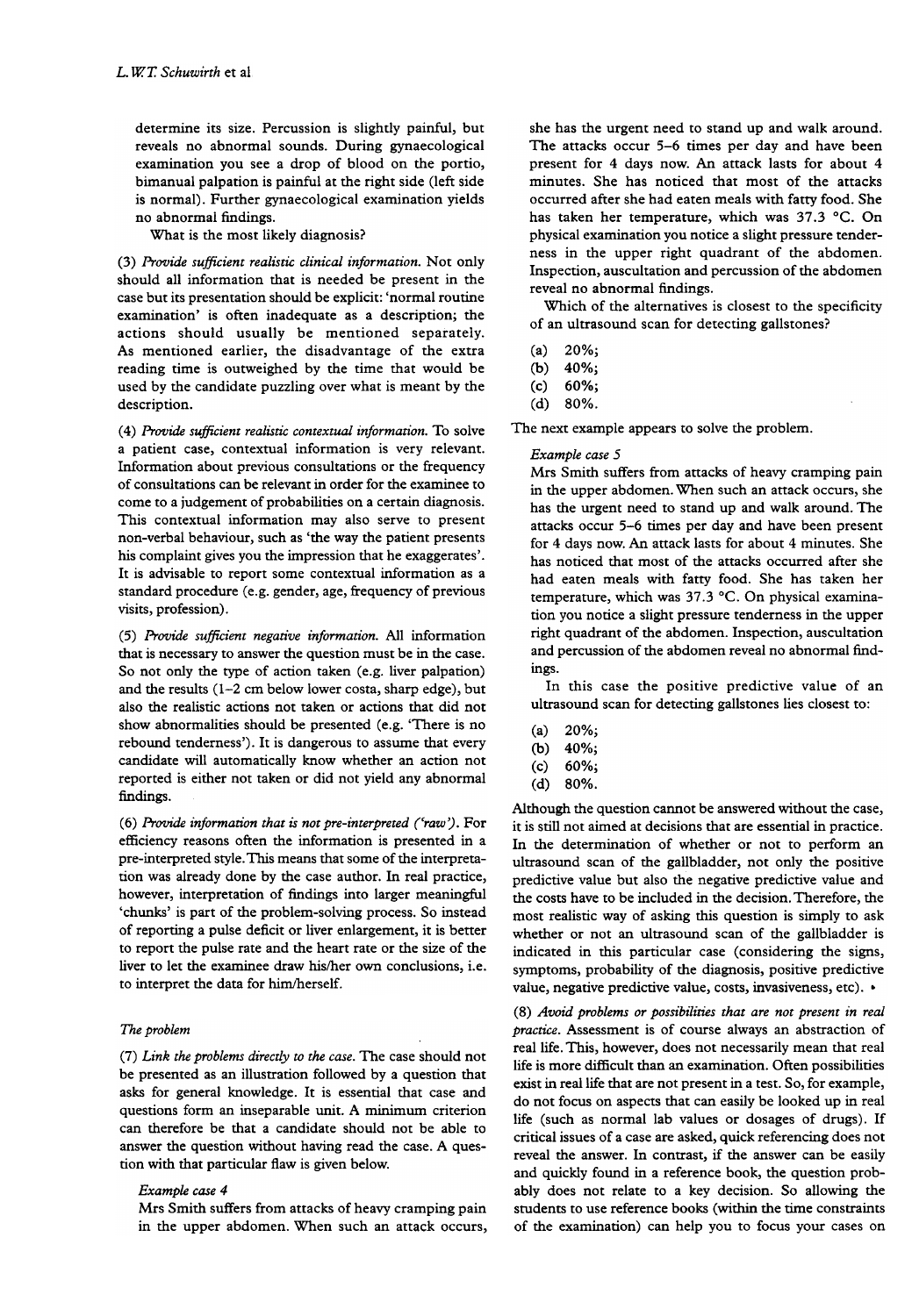essentials. Another approach would be to include reference material such as normal laboratory values within the question or case scenario.

Distracting information may be present in real life. It is advisable to incorporate this in the case. It must be done, though, in sucb a manner that the student can extract some clues as to wbether this information is relevant or not: for example, by describing the tone in which a patient says something or describing other non-verbal communication. While this is somewbat artificial in that the examinee cannot actually bear the tone of the voice of the patient, the case author needs to work within the limitations of the medium of the case and question format, wbicb is often written text. Be cautious wben introducing distracting information. This information sbould not be so confusing as to create an ambiguous case or question.

(9) Focus on essential problems only. Most of the problems and decisions involved in solving a case are quite straightforward and follow automatically from others. When for example the decision to admit a patient as an emergency case has been taken, the subsequent problem of wbether or not to calI for an ambulance is quite trivial. Some decisions, bowever, are essential for the case, though the distinction between essential and non-essential problems can be difficult.

Some prerequisites for a problem to be essential are:

.The problem must be based on combining the different information parts of the case.

#### Example case 6

Mr Johnson (67 years old) sees you in your practice because be bas bad a sbarp pain in bis right sboulder for three weeks. At first he thought that the pain would go away spontaneously, but since it bas not, be wants you to take a look. The pain is not related to any movements of the sboulder. It radiates to bis back, mainly in the scapular region. Further history taking reveals that be bas never been seriously ill. He bas been a beavy smoker for almost 45 years. On pbysical examination you notice a myosis of the right pupil and a ptosis of the eyelid.

What is this combination of the last two symptoms called?

This case provides an example where this prerequisite is not met, because the essential part is not to recognize the Horner's syndrome but to recognize that this is a serious disorder or even that this is probably a Pancoast tumour and should be dealt with accordingly. If only a small part of the information of the case is needed to solve the problem, it is probably not an essential one.

.An incorrect decision must lead to incorrect management of the case.

#### Example case 7

You make a house cali on Mrs Van Doorn (65 years old). She suddenly felt a fierce piercing pain in her abdomen about three hours ago. Any movement she makes increases the pain, so she keeps as still as possible. Abdominal examination is barely possible. On auscultation you hear no bowel sounds. Palpation is barely possible, not only because of the tenderness, but also because her abdominal muscles are contracted and cannot be relaxed. Percussion is not possible. She has a temperature of 39.5 °C. She has

had abdominal pains before with periods of fever, but these were different in nature (less sharp) and subsided after a couple of days.

What is the most probable diagnosis?

- (a) diverticulitis;
- (b) appendicitis;
- (c) perforated peptic ulcer.

The exact diagnosis is not essential for effective management in this case. Whether this is diagnosis (a), (b) or (c) does not influence the management in this case. In each of the situations the patient would have to be admitted to casualty as quickly as possible.

.Do colleagues agree with your selection?

It is advisable to present the case to colleagues and ask them to comment on your selection of problems. Different experts often share the same opinion on what essential problems are. In the case of dissent it is recommended to rethink your selection process (Bordage et al., 1995).

 $(10)$  Limit the number of problems to be asked. If a key feature of the case has been addressed by a question, it should not be pursued any further. It is more efficient to go on to the next (essential/key) problem or even to go on to the next case. The more difIerent cases that can be presented and the more different questions that can be asked (addressing key elements in the problem-solving process), the higher the generalizability will be.

# The question

 $(11)$  Phrase the questions as clearly as possible. The rules that apply to normal test questions naturally apply to questions in case-based testing. They should be checked for common fiaws. Flaws can work two ways: either they provide cues that might lead an incompetent examinee to produce the correct answer (i.e. lead to false positive results) or they consist of bad phrasing leading the competent candidate astray (i.e. lead to false negative results). Examples of the former are: obvious differences in length of the options in a multiple choice, cueing words such as 'can', 'always', 'never', in multiple-choice or true-false questions, unrestricted openended questions (which lead the candidate to write as much as he/she can). Examples of the latter are the use of ambiguous terms (e.g. 'sometimes', 'often') or insufficient indication of the level of detail in an open-ended question. A more detailed description of these fiaws goes beyond the scope of this article, but good examples are available in the literature (e.g. www.nbme.org).

(12) Focus the question on the specific aspects of the problem. The problem in a case must be detined and presented as clearly as possible. It must be made clear which of the aspects must be considered by the candidates when making a decision.

An example of a question where this is not the case is presented below.

#### Example case 8

John Provis (4 years old) has had a fever since yesterday (in the evening 38.9°C). Ris parents are worried, especially because he also has a severe cough. The general practitioner examines the child and concludes that no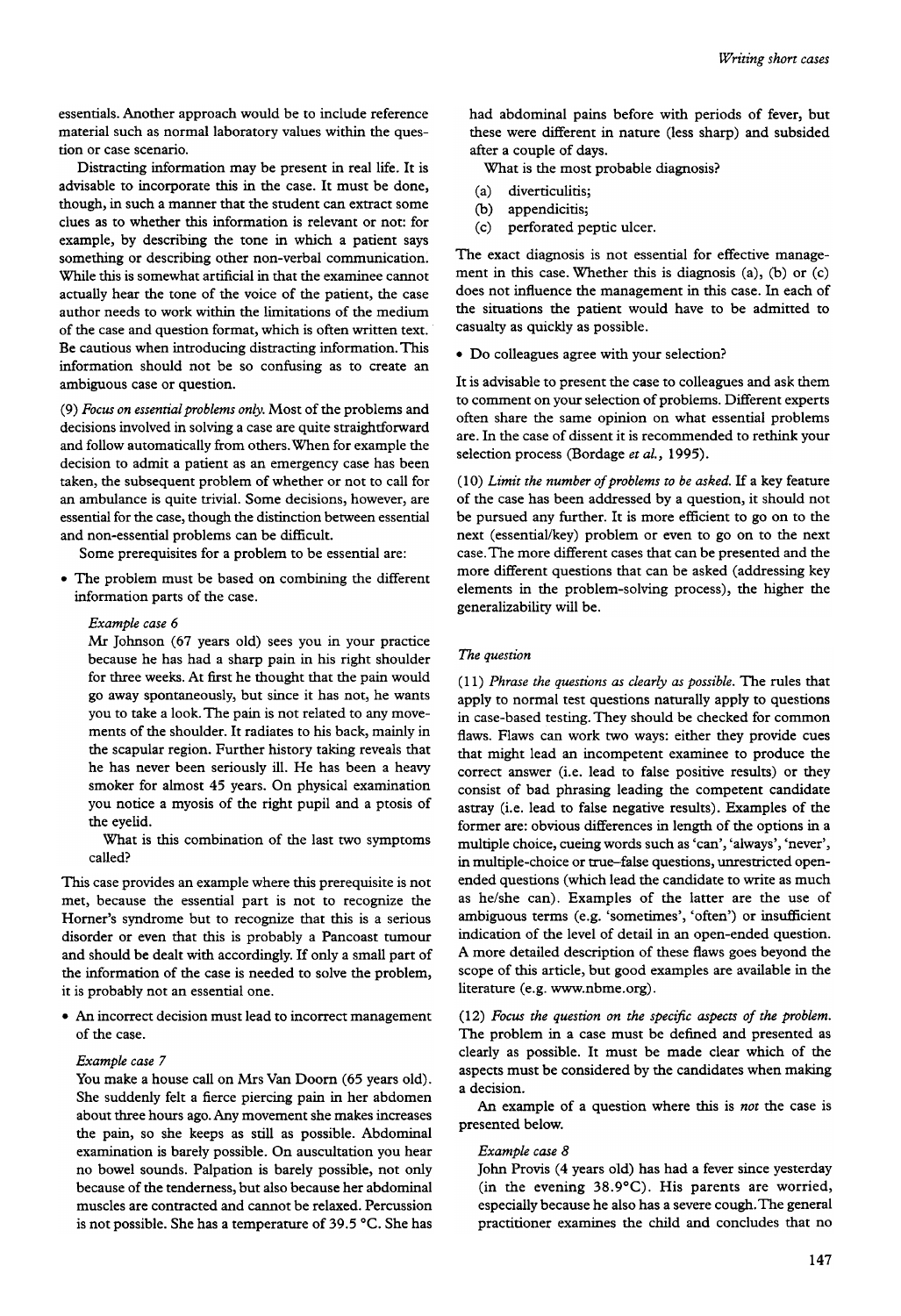serious illness is present, but that it is a common cold. She advises the parents to give John an Aminocetophin@ in the evening to lower the fever and to keep him inside for 3 days.

Is this correct advice?

- (a) Yes
- $(b)$  No

The question cannot be answered because it is not clear what the aim of the question is. One could very well argue that the advice is incorrect since the GP should have informed the parents about the innocence of the disorder, but on the other hand the advice given is not incorrect. The problem can be avoided for example by including the considerations in the case, as is illustrated below.

# Example case 9

John Provis (4 years old) has had a fever since yesterday (in the evening 38.9°C). Ris parents are worried, especially because he also has a severe cough. The general practitioner examines the child and concludes that it is nothing but a common cold. She asks herself whether the advice to give an Aminocetophin@ in the evening and the advice to keep John inside for 2-3 days would be correct.

The advice concerning the Aminocetophin@ is correct: true/false

The advice to keep John inside for 2-3 days is correct: true/false

Breaking up the different elements in the question will often lessen ambiguity of combined elements.

( 13) Ensure that the answer is defensibly correct, distractors defensibly false. This suggestion may look obvious but this is not always the case. Often questions are phrased in such a way that some of the boundaries between correct and incorrect answers are not made explicit. The next example may clarify this.

## Example case 10

Mrs White (45 years old) sees you in your GP practice. She tells you that she has pain in her abdomen. The pain has been going on for one week and it seems to be getting worse.

What questions do you ask?

It may be clear that any answer is defensible. Every decision in practice is a trade-off in which the advantages, probabilities and disadvantages have to be weighed against each other. In this case, giving some more information about the complaint, and then focusing the question to parts of the normal history taking (e.g. family history, digestive tract, urogenital tract) and asking for the selection that is most likely to yield relevant information might resolve the problem.

 $(14)$  Let the content of the question determine the format. It seems tempting always to use a certain question format and adapt all questions to that particular format, since this is most straightforward in the psychometric sense. Rowever, in terms of authenticity this would not be optimal. Decisions in reallife often involve the selection between a limited number of alternatives (such as the decision either to say "1 do" at a wedding or not) and sometimes a nearly limitless number of options. To present questions with the same number of realistic options as in real practice may therefore be optimal in preparing the student for his/her future task.

A 'one format fits alI' approach can be adopted for logistical efficiency or psychometric reasons, but cannot be based on the intrinsic superiority of a particular question format. Even open-ended questions can be lacking in authenticity. A defendant, for example, who is instructed by his lawyer in an open-ended way, will be ill-prepared when faced with 'yes' or 'no' questions in court. Similarly, a physician who is only used to one type of question for alI problems may be sub-optimally prepared for future decisions. To determine what question type to use, the case author should try to determine the number of realistic alternatives that exist in real practice. If this number is very large, an open-ended question appears to be most appropriate, or an extendedmenu format where the student is allowed to select several alternatives. If the number of realistic alternatives is limited, a multiple-choice question is preferable.

In the next case, the number of realistic options may be rather large, since the essence appears to be the recognition of the pattern.

# Example case II

Mr Brown consults you about his knee. It is swollen and red and it hurts. He has had this for 2 days now and it has gradually become worse. He has not had this before. When you ask him about other complaints, he tells you that he has had a red spot on his left upper leg, about 5-10 cm in diameter. This spot then disappeared and reappeared on the other leg. Two weeks before the spots appeared he spent his holidays in the woods hiking. He had caught a common cold there, which lasted for only 3 days.

What is the most appropriate diagnosis?

In the following, however, the essence of the case is not necessarily to generate a differential diagnosis, but to discriminate between the probabilities of the individual diagnosis.

# Example case 12

Mr Thomas visits you in your practice because he had chest pain yesterday. He was mowing the lawn, which he had not done for a long time. It was hard work cutting the grass. Suddenly he felt a stabbing crunching pain in his chest on the left side. The pain made it impossible to continue working, so he sat down. After 5-10 minutes the pain decreased, but he had the feeling that the pain was not totally gone until an hour after its onset. A very faint pain remained during that hour. He has never had this before and he is very worried. On cardiac and pulmonary examination (inspection, palpation, percussion and auscultation) you find no abnormalities. Pulse is 80/min (regular) and the blood pressure is 150/80 mmHg.

Which of the following is the most probable diagnosis?

- (a) myocardial infarction (b) unstable angina
- (c) stable angina (d) pulmonary embolism
	-
- (e) pneumothorax (f) hyperventilation
- (g) intercostal neuralgia

( 15) Have your material reviewed by others. W riting test material is not easy and the quality of the material can easily be negatively influenced by 'blind spots' of the author. In the field of scientific research and practical medicine these blind spots are already widely acknowledged and have led to quality control procedures such as cross-checking and review. A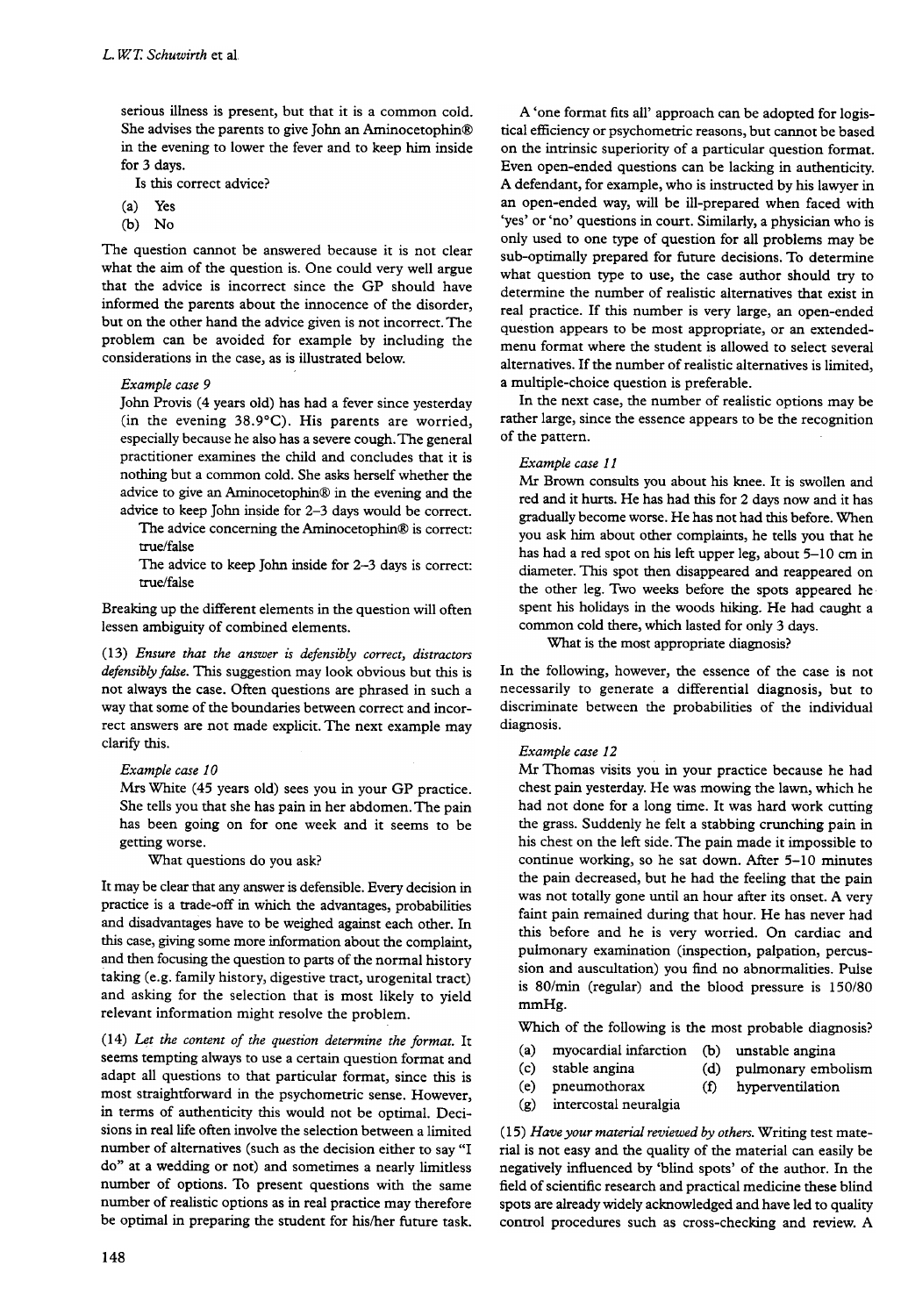- $(1)$ Use the representation of real patients
- $(2)$ Ensure that the description of the information is as clear as possible
- $(3)$ Provide sufficient realistic clinical and contextual information
- $(4)$ Provide sufficient negative information
- $(5)$ Provide information that is not pre-interpreted ('raw')
- $(6)$ Link the problems directly to the case
- Avoid problems or possibilities that do not exist in real practice.  $(7)$
- $(8)$ Focus on essential problems only
- $(9)$ Limit the number of problems to be asked
- $(10)$ Phrase the questions as clearly as possible
- $(11)$ Focus the question on the specific problem
- $(12)$ Ensure that the answer is defensibly correct, distractors defensibly false
- Let the content of the question determine the format  $(13)$
- Have your material reviewed by others  $(14)$

# Figure 1

similar approach should be adopted in the production of high-quality test material: careful review increases the quality of the material.

In Figure l a summary of the strategies and tips with respect to case-based items is given.

# Conclusion

Constructing short cases for examinations is not easy. ln our experience an average time of 2-3 hours per case can be considered normal. In addition, it has proven to be ill-advised to make up cases without consulting others. Nobody is immune to mistakes, blind spots, etc., (including the authors of this article). It is widely accepted that it is good practice to show manuscripts to colleagues before sending them to a journal and also to confer with colleagues when in doubt about a certain clinical strategy. Since case writing is a difficult task, it is wise to show your test material to others and ask them for comments and criticism.

The nature of the cases and the selection of the essential problems varies of course with the educational context of the test. Tests in undergraduate courses will lead to the selection of different key features from tests in postgraduate education or even in continuing medical education. This will be determined by the expected prior knowledge and experience of the candidates and the specific course goals (e.g. basic sciences versus clinical sciences).

The strategies and pitfalls of this article do not apply to clinical or patient cases only. Short descriptions of physiological or anatomical problems can be used also. Furthermore, clinical cases can be used to ask for basic science problems (Des Marchais et al., 1993; Jean et al., under editorial review; Schuwirth et al., 1993).

A final piece of advice would be the suggestion to the reader to look for possibilities for cooperation with other departments or faculties. Since the production of highquality test material can be tedious and expensive, cooperation can often lead to a win-win situation. In any case, the use of the short-case approach to measuring problemsolving ability appears to be both viable and desirable.

# Notes on contributors

L.W.T. SCHUWIRTH is an MD working in the area of test development and research for the medical faculty in Maastricht.

DAVID E. BlACKMORE is a medical educator who is the Director of the Evaluation Bureau of the Medical Council of Canada.

E. MoM is a general practitioner, participating in the project on the development of assessment in clerkships.

F. VAN DENWILDENBERG is a trauma surgeon and coordinator of the clerkship in surgery and the third pre-clinical year at the University of Maastricht.

H.E.J.H. STOFFERS is a general practitioner, participating in the project on the development of assessment in clerkships.

C.P.M. VAN DER VLEUTEN, is a professor in educational psychology and chairman of the department of educational research and development; he is also project leader of the project on assessment and evaluation of the medical faculty of Maastricht University.

## References

- BARROWS, H.S. (1984) A specific, problem-based, self-directed learning method designed to teach medical problem-solving skills, and enhance knowledge retention and recall, in: H.G. SCHMIDT & M.L. DE VOLDER (Eds) Turorials in Problem-based Learning, pp. 16-32 (Assen, Van Gorcum).
- BORDAGE, G. (1987) An alternative approach to PMP's: the 'keyfeatures' concept, in: I. R. HART & R. HARDEN (Eds) Further Developments in Assessing Clinical Competence, Proceedings of the Second Ottawa Conference, pp. 59-75 (Montreal, Can-Heal Publications).
- BORDAGE, G., BRAILOVSKY, C., CARRETIER, H. & PAGE, G. (1995) Content validation of key features on a national examination of clinical decision-making skills, Academic Medicine, 70, pp. 276-281.
- DES MARcHAIs, J.E., JEAN, P. & Nu VIET Vu, C. (1993) An attempt at measuring student ability to analyze problems in the Sherbrooke problem-based curriculum: a preliminary study, in: P.A.J. BOUHUIJS, H.G. SCHMIDT & H.J.M. VAN BERKEL (Eds) Problem-Based Learning as an Educational Strategy, Vol. 1, pp. 239-248 (Maastricht, Network of Community-Oriented Educational Institutions for Health Services).
- ELSTEIN, A.S., SHULMANN, LS. & SPRAFKA, S. A. (1978) Medical Problem-solving: An Analysis of Clinical Reasoning (Cambridge, MA, Harvard University Press).
- GRAAF, E.D. (1988) Simulation of Initial Medical Problem-solving: a test for the assessment of medical problem-solving, Medical Teacher, 10, pp. 49-55.